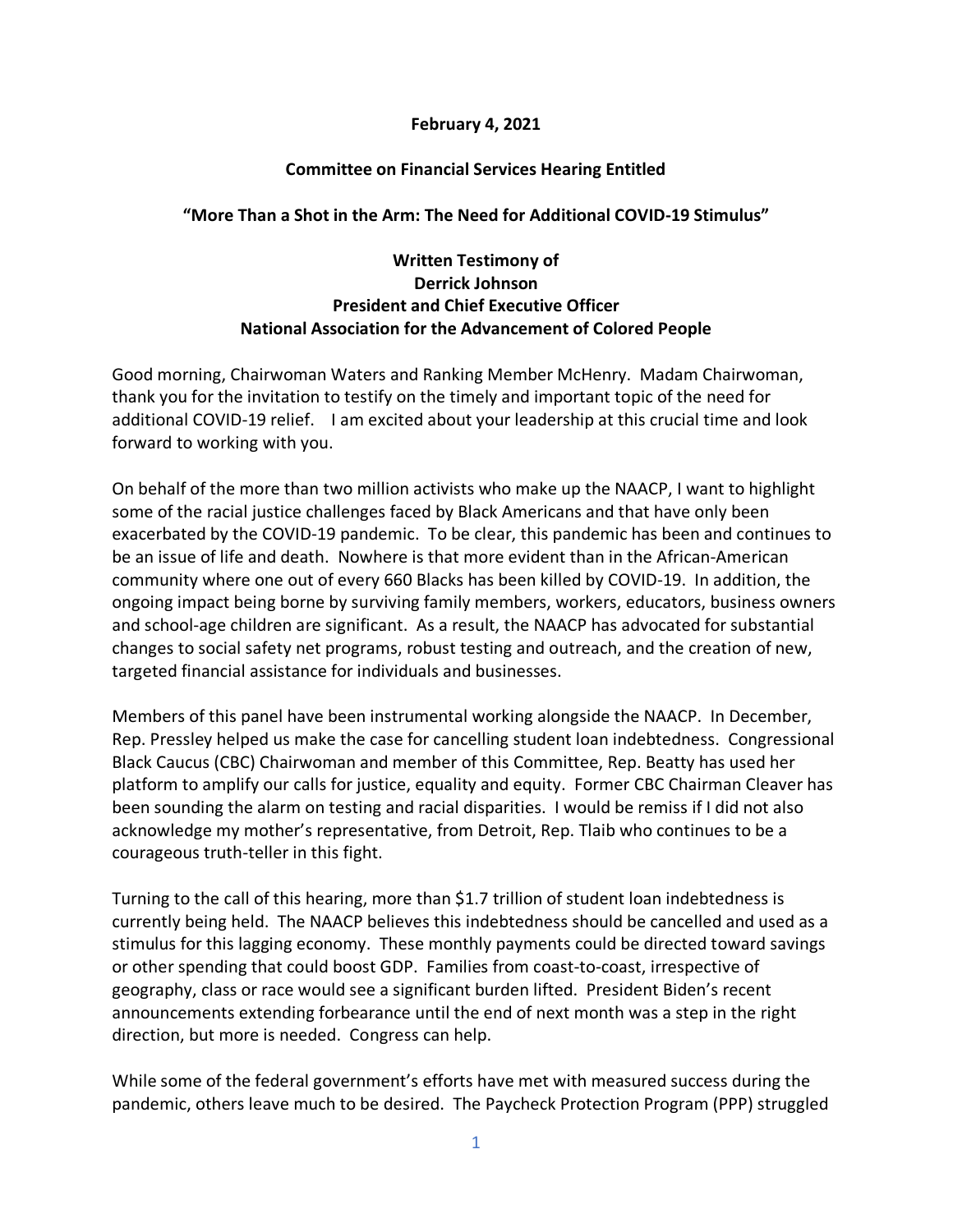to provide timely resources to small and Black-owned businesses while seemingly fast-tracking loans and grants to well-heeled corporations ten million dollars at a time. The banks that have been charged with processing PPP applications have cited technical errors with the web portal. Meanwhile, the self-employed were only allowed to participate in the program a week after other larger businesses had received the lion's share of available funding.

In Houston, our activists and local leaders have taken it upon themselves to stem the tide of pandemic evictions. Nationwide, when the NAACP leaned into the eviction and foreclosure crisis last year, we received more than 17,000 applications for assistance in the first two days. More than 37,000 families expressed need and interest in the eviction prevention tools we brought to the table. Similarly, 50,000 businesses expressed interest as the pandemic raged. These are folks who go to work every day to provide a quality of life for their families. They deserve an honest day's pay for an honest day's work. With the poverty guidelines suggesting that a family of four can survive off of \$26,501 with substantial government support, the NAACP believes it's past time that Congress increased the federal minimum wage to an inflation-indexed \$20 per hour. This would give poor folks who go to work every day a fighting chance.

Throughout this pandemic, COVID-19 testing in medically underserved communities – primarily poor and majority Black – has been woeful. Equitable vaccine distribution has been elusive in Miami-Dade County. In Georgia, corrections agencies are turning a blind eye as the pandemic ravages those entrusted to their care. In this most recent phase of the pandemic when many are turning their attention to the FDA-approved vaccines, the systemic and persistent issues of health and health care disparities, lack of education and outreach, and justified mistrust have hampered efforts to more fully include all Americans in what could be the last front of this COVID-19 war.

These are some of the reasons why the NAACP's 2,200 local chapters have been engaged at historic levels. Few times in our 112-year history have required the creativity, resourcefulness, diligence and mobilization of the last eleven months. We have forged stronger relationships with partner organizations, including many that have been on the frontlines of these fights for justice and equality for decades. Now, we find ourselves at a critical juncture.

Our nation is undergoing a racial justice crisis unparalleled in the modern era. Three powerful forces have elevated the urgency and necessity of eliminating systemic inequity: a pandemic that has hit communities of color the hardest; an escalation of police violence against Black people; and four years of a presidency rooted in white supremacy and bigotry that culminated in an insurrection against this very body, the United States Congress. We cannot afford a siloed or piecemeal approach to racial justice. To fully address the significance and impact of this national crisis, we must look beyond traditional governmental structures and tools to fulfill this mandate. This requires leadership at the highest level of government to focus exclusively on racial justice.